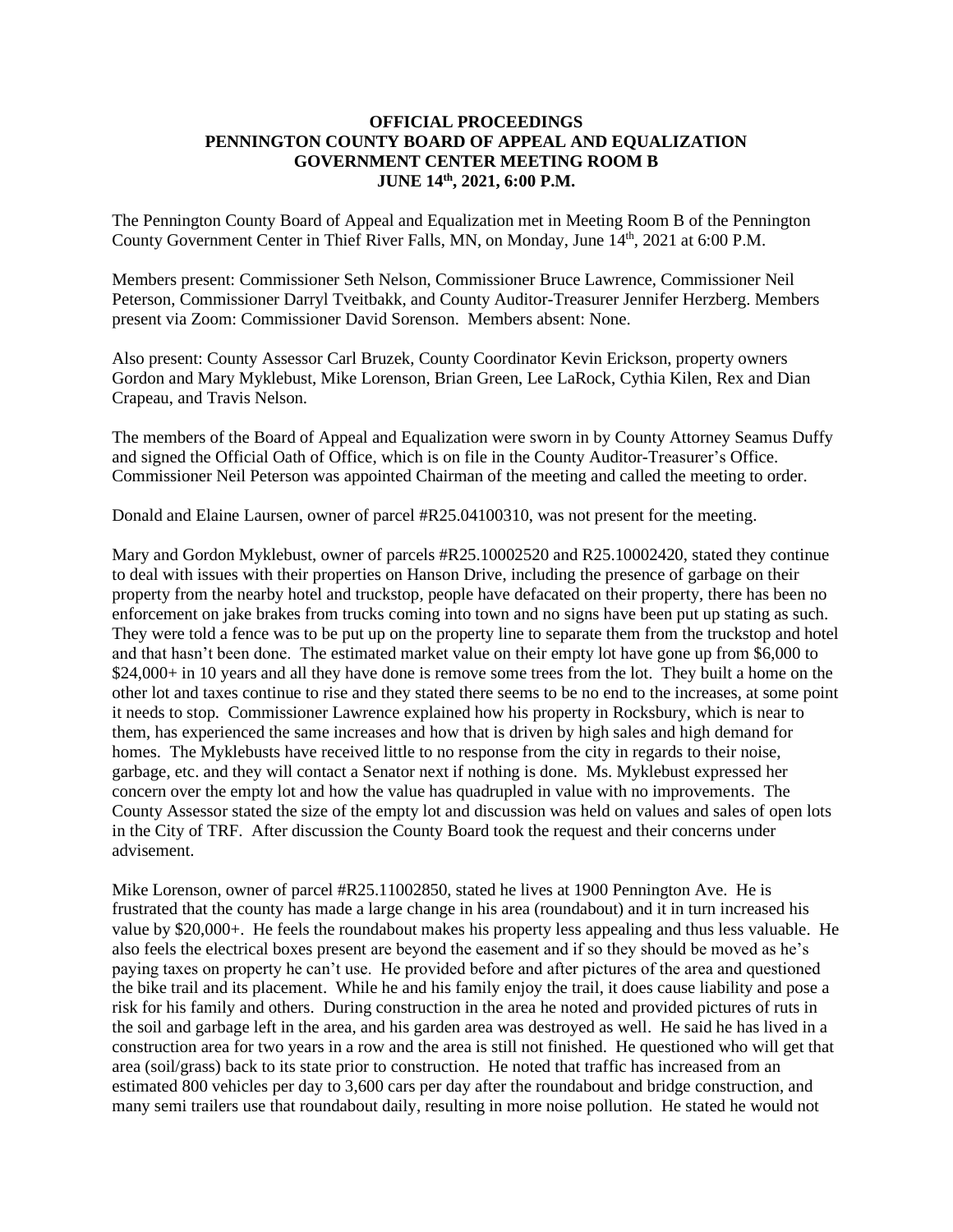have built in this spot had he known what was to become of the area, he would have chose to build on Eastwood Drive instead. After discussion the County Board took his concerns and request under advisement.

Brian Green, owner of parcel #R25.01109200, stated he purchased this property in April 2021 for \$160,000 and he believes the tax value is out of line in comparison to the property appraisal that was done for his purchase. He noted that the house was appraised as a 3 bedroom but it is legally a 2 bedroom, it is not updated, the garage is nice but is not finished. He said his taxes and value are higher than neighbors but he believes those properties and homes are much nicer and more valuable; if his were updated then he would be more understanding. The County Assessor stated that the comparable properties used by the private appraiser included a two story home, and that there were better comparables available as of the date of the appraisal. He also stated that the values of the comparables were averaged instead of being weighted like in most cases. After discussion the County Board took the request under advisement.

Lee LaRock, owner of parcel #R10.03621404, stated his estimated market value in Norden Township are proposed to go up 23% or approximately \$44,000. His home isn't finished and he hasn't done anything to it since purchasing it, so the large increase in value at one time just doesn't make sense to him. The County Assessor said he has never been in the home and stated that pictures of the interior would help with the value estimation. Commissioner Peterson questioned the 2020 value and it was noted that the pole shed was built in 2002 and the property is nearly 30 acres. Mr. Bruzek noted that he has the property designated as 10 acres tillable, 4 acres of woods, and the remainder acreage is the building site. The County Board took the request under advisement and asked that Mr. LaRock provide interior pics of the home to Mr. Bruzek to aid in the value estimation.

Cythia Kilen, owner of parcel #R10.02110400, stated that she has spoken to Mr. Bruzek a few times prior to tonights meeting regarding her value. She noted that tax market value on her property in Norden Township is jumping over 20.5% in one year (\$54,000+) and there seems to be no consistency in the valuation changes in her area, some are 0%, others are 9%, etc. She stated that eight acres of her woods has been revalued dramatically from the prior year, resulting in a \$20,000 change alone. She understands that market demand is high right now but doesn't understand the change in the eight acre valuation. It was noted that four acres of woods remains at \$900 per acre, but eight acres of woods increased to \$3,000 per acre. Discussion was held on some comparables and other woods being valued as high. The County Assessor said the land took a 37% increase and he values woods based on the building site and how woods around a home is in demand and brings a higher value. He also stated the 2015 and 2016 taxable market value on the property was \$264,600. The County Board took the concerns and request under advisement.

Rex and Dian Crapeau, owners of parcels #R10.01302600 and #R10.02102710, questioned why their property value has increased approximately 55% in one year, especially on the vacant lot. The vacant lot is 12 acres and was valued at \$11,300 in 2020 and increased to \$17,600 in 2021. The vacant lot is mainly flat with brush and a little area cleaned up near the road. Discussion was held about the property, nearby sales, etc. It was stated that some nearby properties have sold high recently and those sales drive values up. The County Assessor said that the land values took the increase and the building values stayed the same. The County Board took the request under advisement.

Travis Nelson - Smiley Township, Section 8, property address 14374 190<sup>th</sup> Ave NE, Thief River Falls. Mr. Nelson was not on the agenda and stated he attended the Smiley Township Board of Appeal meeting but was unable to reach his contact in the Assessor's office as unbeknownst to him that person is no longer employed for the county. Mr. Nelson stated he bought two lots adjacent to his home in 2017 and 2020, each being approximately 5 acres and each at a cost of \$17,500 each. The EMV on the lots have increased from about \$10,000 when purchased to \$15,000 and \$15,200. Mr. Nelson noted that the Smiley